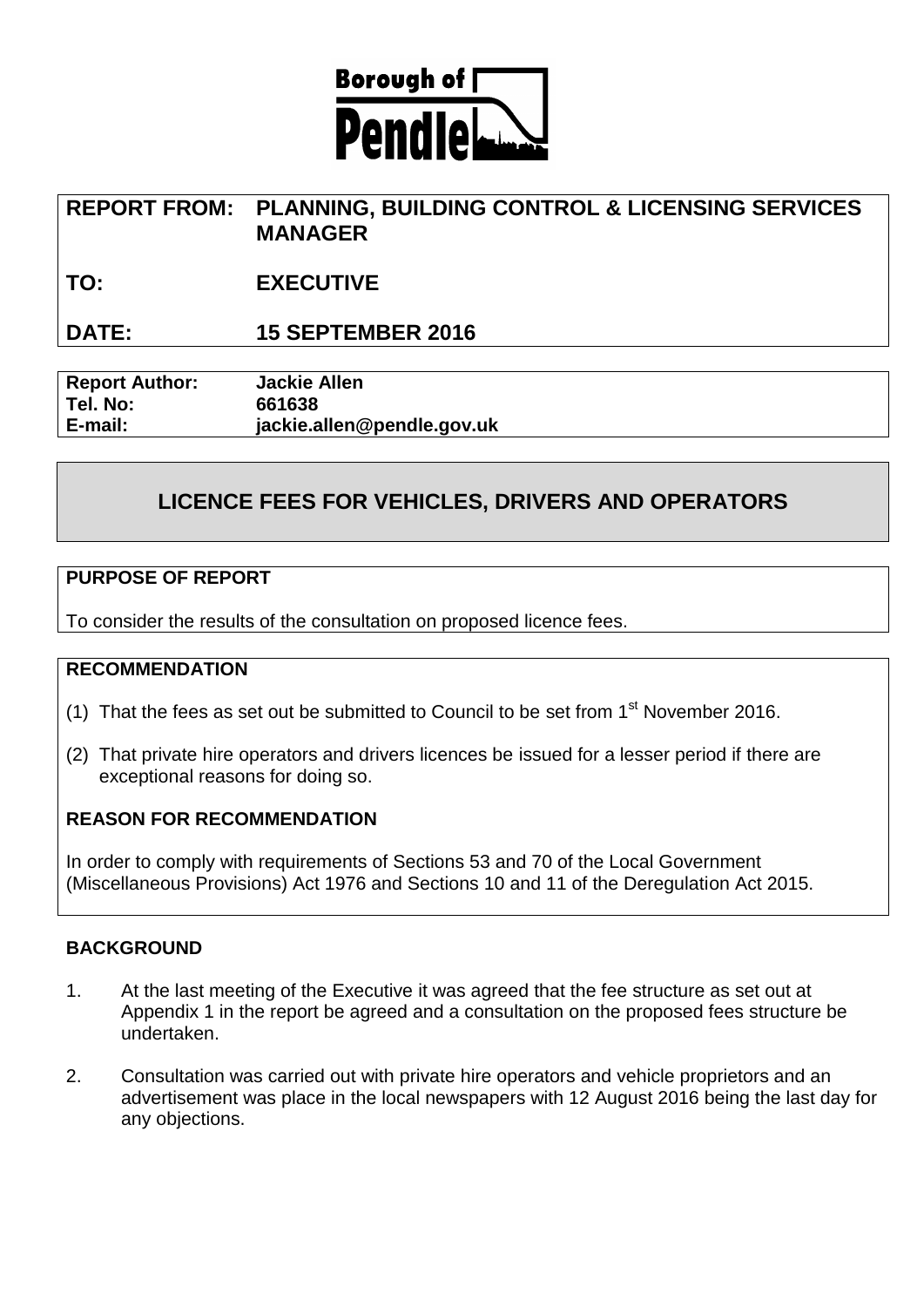| <b>Licence Type</b>         |                 | <b>Existing Cost £</b> | <b>Proposed Cost</b> |
|-----------------------------|-----------------|------------------------|----------------------|
| <b>Drivers</b>              |                 |                        |                      |
| Drivers -                   |                 |                        |                      |
| PH/Combi                    | 187.5           |                        | 261.55               |
| Drivers -                   |                 |                        |                      |
| Hackney                     |                 |                        |                      |
| Carriage                    |                 | 141                    | 261.55               |
| Drivers - Private           |                 |                        |                      |
| Hire                        | 141             |                        | 261.55               |
| Knowledge Test              | $\overline{47}$ |                        | 29.90                |
| <b>Knowledge Test</b>       |                 |                        |                      |
| - resit/missed              |                 |                        |                      |
| appointment                 | 10              |                        | 29.90                |
| Admin charge for            |                 |                        |                      |
| changing type of<br>licence | na              |                        | 14                   |
|                             |                 |                        |                      |
|                             |                 |                        |                      |
| <b>Vehicles</b>             |                 |                        |                      |
|                             |                 |                        |                      |
| <b>Private Hire</b>         |                 |                        |                      |
| 4 mths                      | 74.5            |                        | 74.52                |
| 6 mths                      | 113.5           |                        | 99.75                |
| 12 mths                     |                 | 211                    | 181.44               |
|                             |                 |                        |                      |
| Hackney                     | 87              |                        |                      |
| 4 mths<br>6 mths            | 129.5           |                        | 89.28<br>118.44      |
| 12 mths                     | 237.5           |                        | 211.93               |
| <b>Operators</b>            | 1 Yr            |                        |                      |
| (Figures are                |                 | 5 Yr                   |                      |
| averaged)                   |                 |                        |                      |
|                             | 282             |                        |                      |
| 1 Vehicle                   |                 | 1410                   | 1,144.82             |
|                             | 282             |                        |                      |
| 2 - 5 Vehicles              |                 | 1410                   | 1,430.49             |
|                             | 352             |                        |                      |
| 6 - 10 Vehicles             |                 | 1760                   | 1,971.23             |
|                             | 352             |                        |                      |
| 11 - 15 Vehicles            |                 | 1760                   | 2,552.78             |
|                             | 352             |                        |                      |
| 16 + Vehicles               |                 | 1760                   | 3,226.15             |
|                             |                 |                        |                      |

4. No objection to the proposed fees has been received.

## **ISSUES**

- 5. An informal request was made that a direct debit scheme is considered when applying for a five year private hire operator's licence and a three year driver's licence.
- 6. The feasibility of administering needs to be considered as there are concerns about being able to properly administer such a scheme.
- 7. Should a direct debit scheme be offered and defaults made on payments we would need to identify that a payment had been missed and then chase payment. If no payment was then forthcoming it would be an extremely onerous task to administer as licences would have to